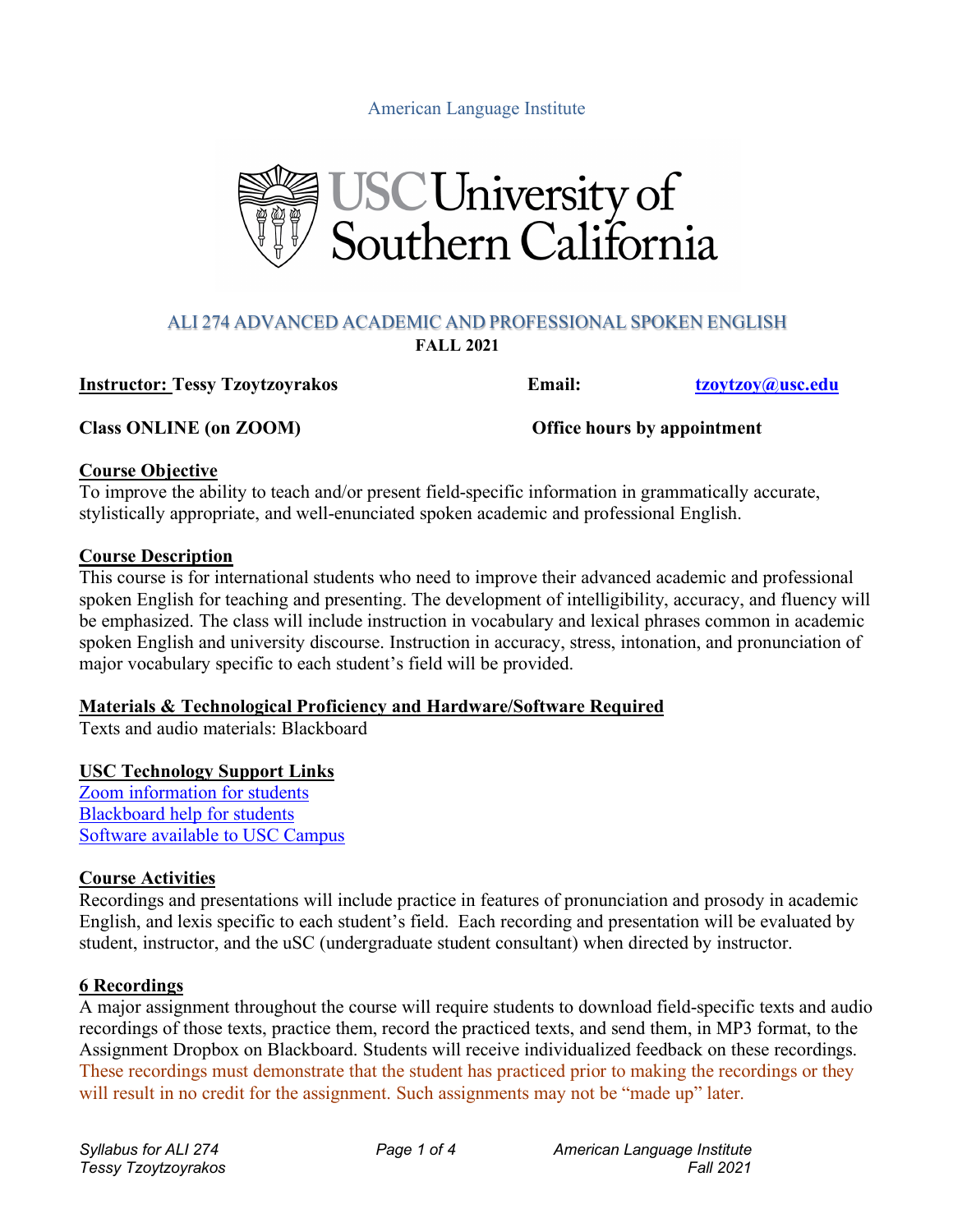All recordings must be submitted on time. Postponing the recordings defeats the benefit of short, regular practice. Late recordings will not be accepted without either medical documentation or permission of the instructor obtained one week in advance.

### **9 Presentations**

Nine short field-specific presentations will be recorded and evaluated by the student, instructor, and, the uSC starting on WEEK 5. There will also be instruction incorporating the insights of recent research in improving the effectiveness and comprehensibility of professional and teaching slide presentations. The new presentation designs are particularly valuable for enhancing the comprehensibility of professionals whose first language is not English.

## **1 – 2 Observations**

Your lab sections, discussions, and/or office hours will be observed and evaluated. Each of these observations will be video-recorded and you will watch the video, write up an extensive self-evaluation, and engage in a consultation with your instructor.

## **2 Consultations**

Midterm Consultation with instructor and uSC to discuss areas for improvement in Teaching & Language. Final Consultation (w/uSC optional) to discuss ITA Exam.

## **uSC Program**

2 hours/week with a uSC (undergraduate Student Consultant) for 10 weeks: 9/16 – 12/2

# **Evaluation**

This is a credit/no credit class. Success or failure in the course is determined by progress and completion of all assignments and course requirements.

- o Attendance, class participation, and homework, 40%.
- o All class presentations other than the midterm and final presentation, 40%
- o Midterm presentation 10%
- o Final presentation 10%

Students must complete ALL course-related assignments, attend ALL meetings with their uSC, and not exceed the maximum number of allowable absences for the course (absences include hours missed with uSC). Students who exceed the hours of absences and/or are at risk of receiving a NC, will have their department notified. Failure to attend the scheduled ITA exam may result in a NC for the course.

### **Attendance and Punctuality**

This is a language course and attendance is mandatory. There is no "make-up" work that adequately substitutes for the instruction or the interaction which takes place in class. No make-up assignments will be provided for undocumented absences and missed assignments will count as a zero. Three absences may result in a grade of Borderline or lower. Four unexcused absences may result in a grade of No Credit.

It is the student's responsibility to inform the instructor of lateness and to ask to be marked present, after class or during the instructor's office hours. Three late arrivals will be counted as one absence unless otherwise arranged with the instructor.